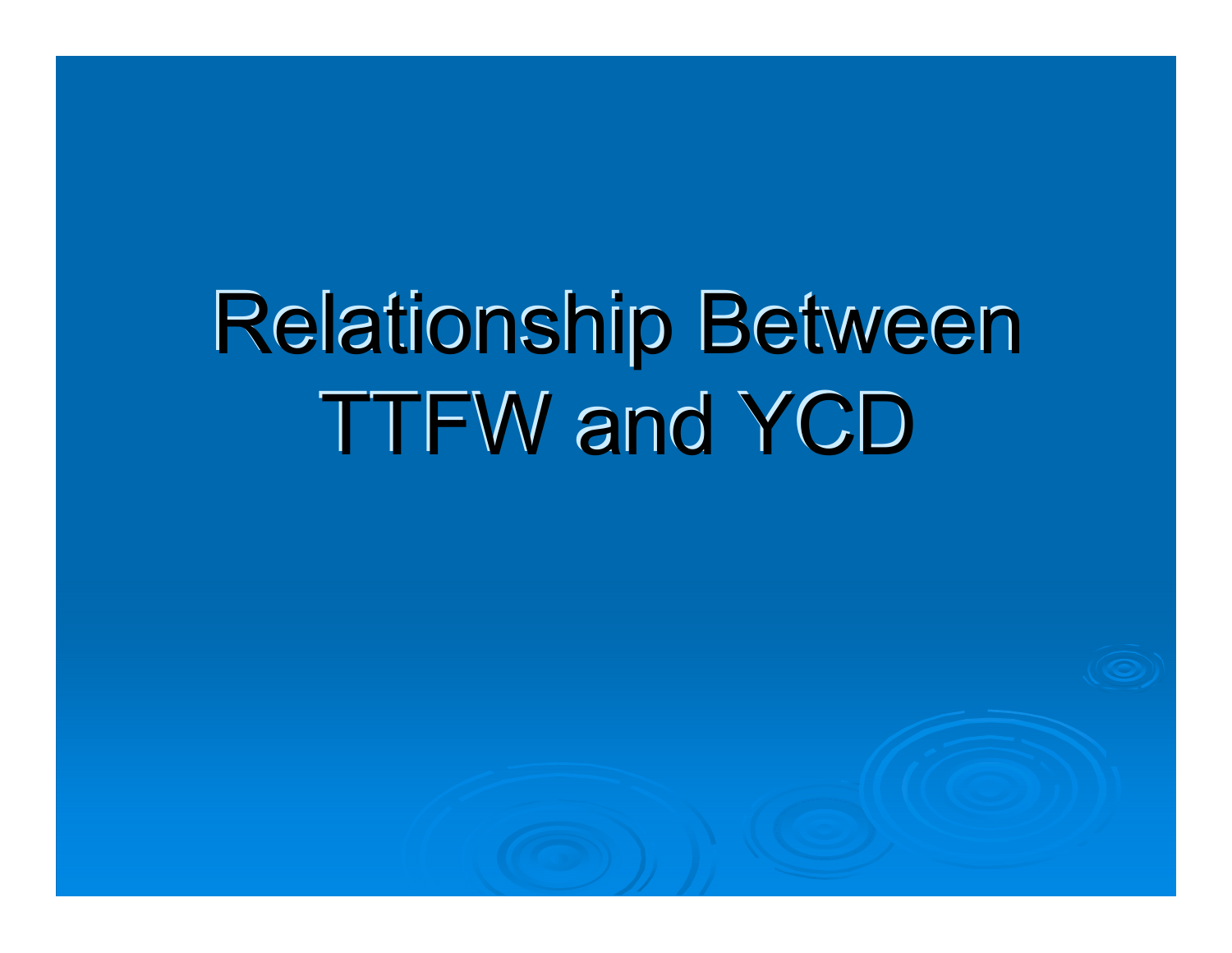Young Community Developers, Inc. and Tetra Tech Foster Wheeler have been in active cooperation with one another for the last three years, each entity supporting the other. This has resulted in <sup>a</sup> symbiotic relationship in which everyone's needs are met. (Navy and Local Hiring)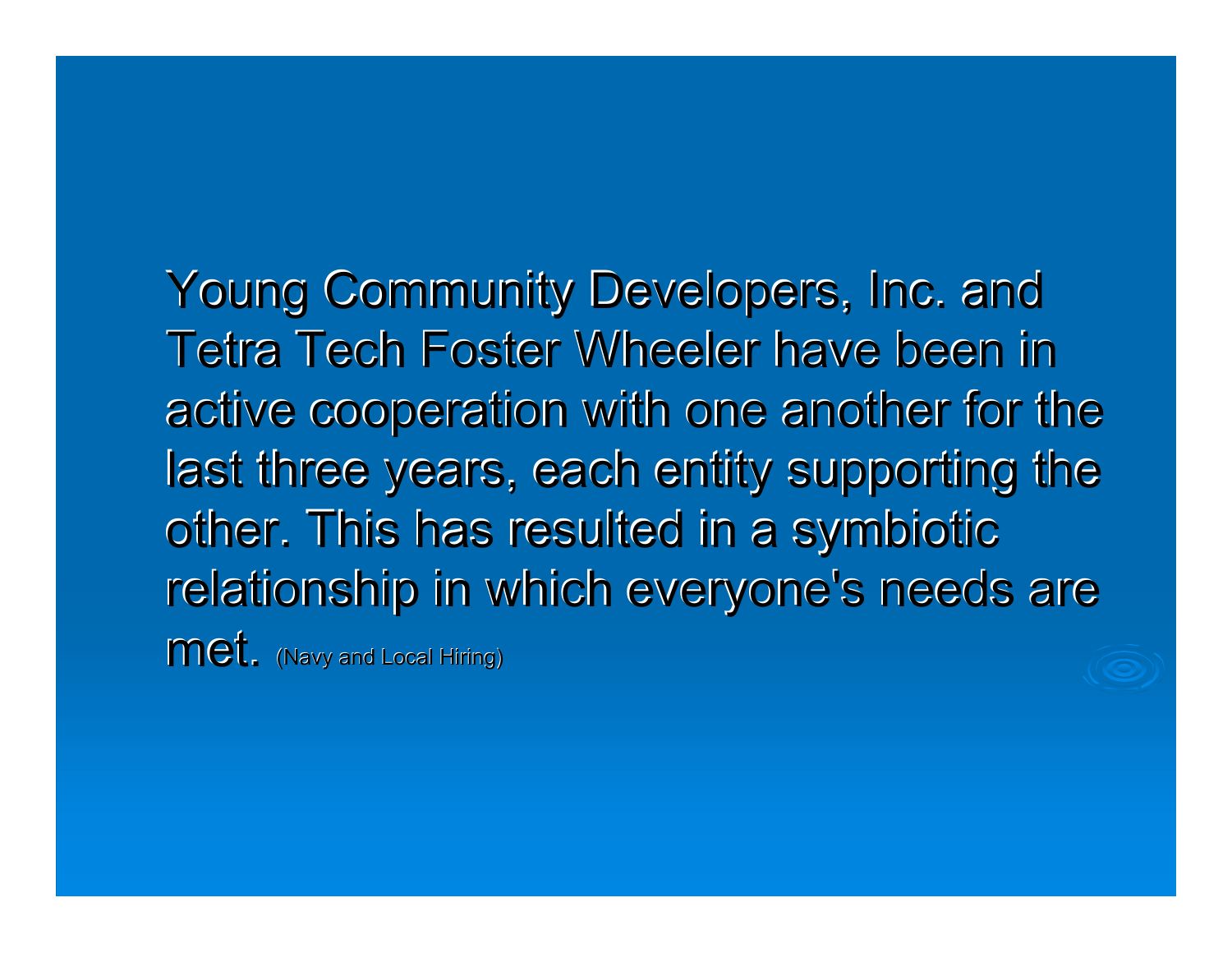## Established Communications

Person to person: direct line of communication between hiring and supervising personnel Communications with not only TTFW, but also local Restoration Advisory Board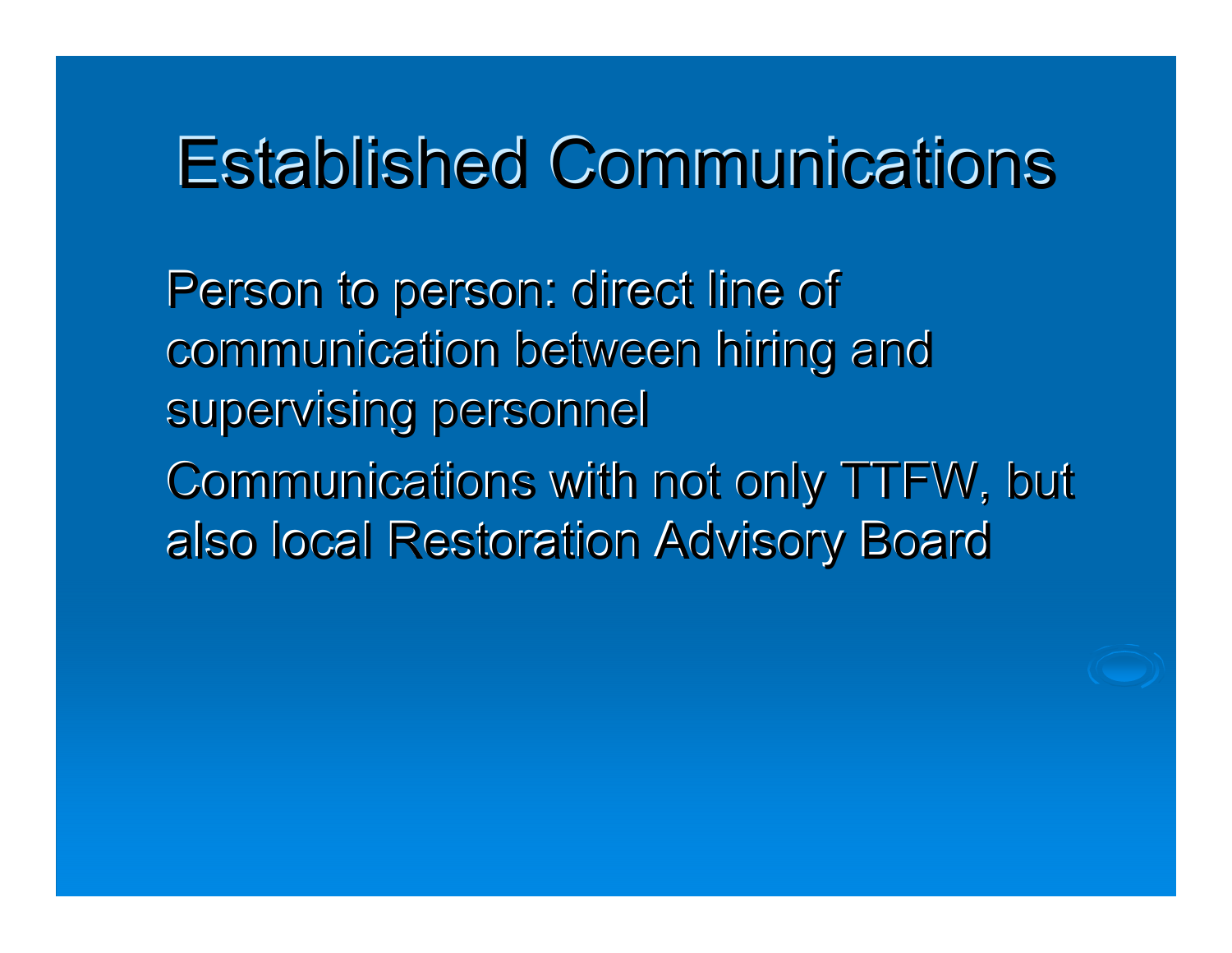## Specific Communications

- 1.. Scope of work
- 2.. Established Timeline
- 3.. Future projects, and need for new certifications
- $\mathsf k$  . The first set of  $\mathsf n$  . Expect to  $\mathsf n$ Ensure that training content<br>is compatible for the current projects.
	- 2.. Prepare for opportunities, and ensure that clients will be available for the anticipated man power needs.
	- 3.. Provide training in new areas not covered in previous training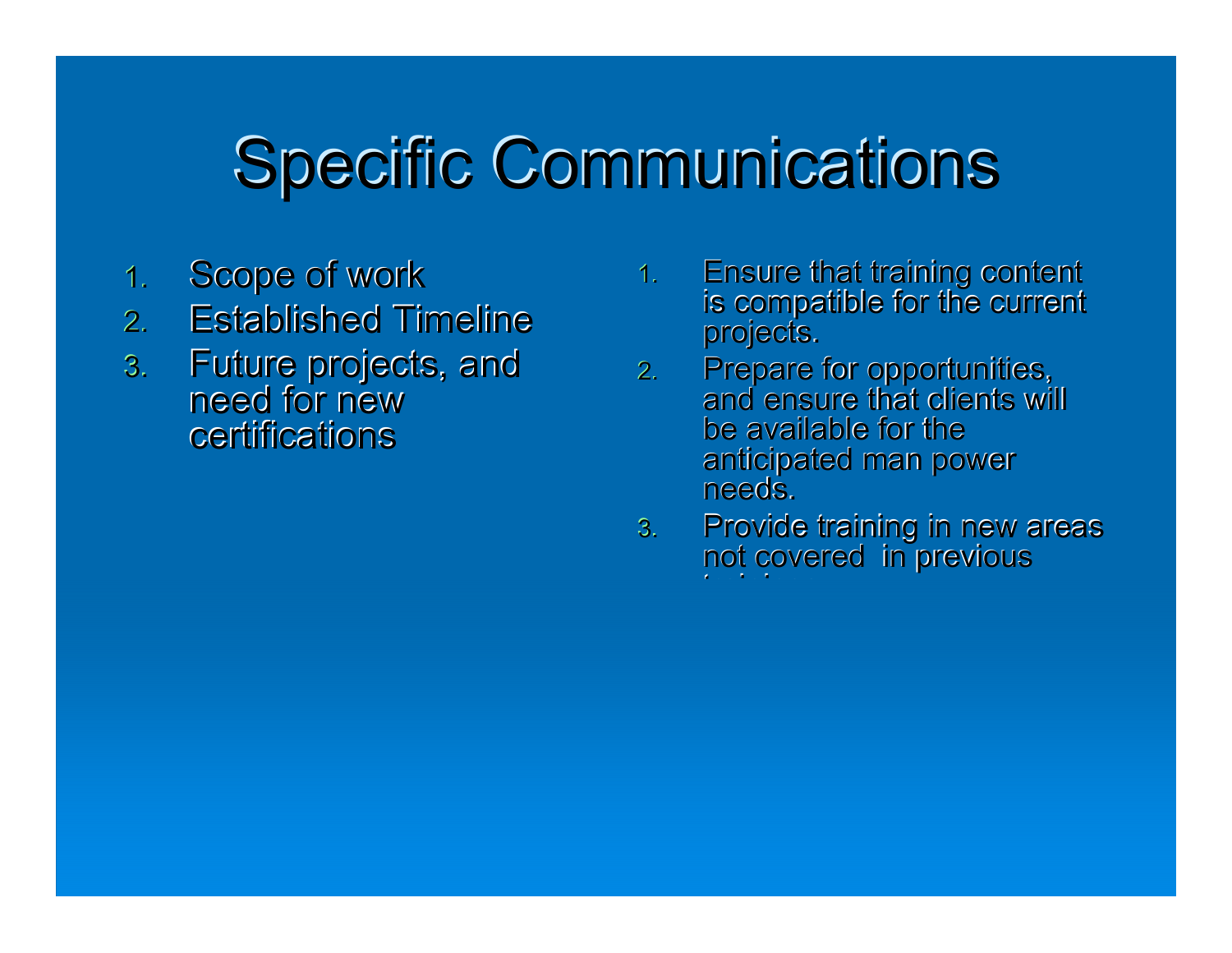## Ensuring the continuance of the relationship

Follow-up and tracking of graduates that become employees of TTFW: Phone conversations with supervisory staff regarding work performance of graduates, and improvements may need to be made in order to satisfy employer  $\theta$  is  $\theta$  is satisfy employer needs. The same of the  $\theta$